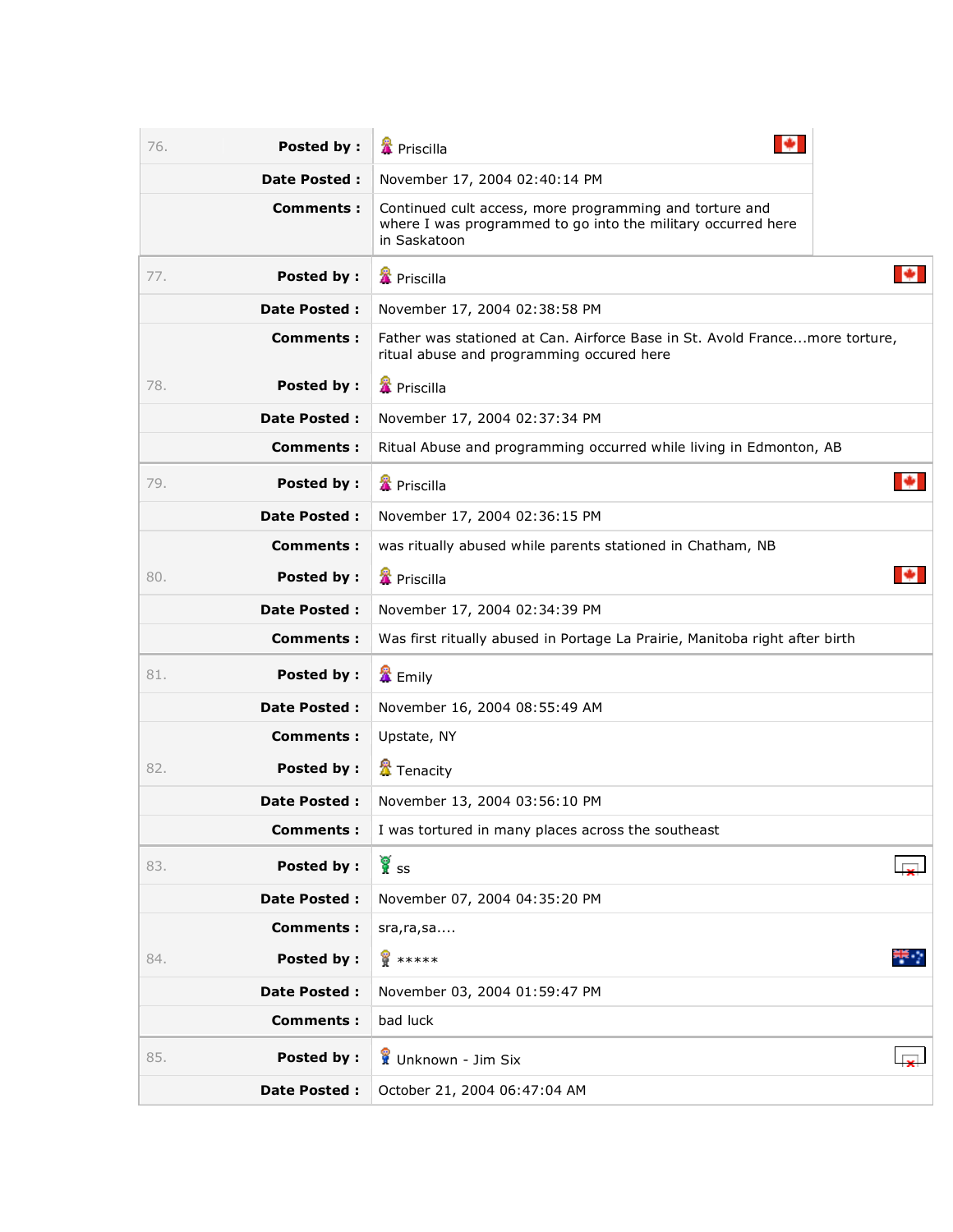| Email:                   | truuleee.com                                                                                                                                                                                                                                                                                                                                                                                                                                                                                                                                                                                                                                                                                                                                                                                                                                                                       |
|--------------------------|------------------------------------------------------------------------------------------------------------------------------------------------------------------------------------------------------------------------------------------------------------------------------------------------------------------------------------------------------------------------------------------------------------------------------------------------------------------------------------------------------------------------------------------------------------------------------------------------------------------------------------------------------------------------------------------------------------------------------------------------------------------------------------------------------------------------------------------------------------------------------------|
| <b>Comments:</b>         | I was found to be a "Marionette" by the local witches/cultists in the Arcata/Willow<br>Creek, California area, and was used and abused by the witches/cultists because<br>they knew of my being hypnotized and unable to stop them or do anything about<br>what ever method they decided to abuse me with. Apparently someone had found<br>out about me being hypnotized as a child, informed the local witches/cultists of<br>my childhood, and I became a pass around marionette for the local cults. My 12<br>year old daughter was to be the next victim. I moved us away from there.<br>Avoid those geographic areas, the school's teachers, adminstration and counselors<br>are also cultists. Witchcraft is in the schools, spell casting is an every day<br>occurance. Students have been told not to spell cast against the teachers or at<br>school during school hours. |
| <b>Posted by:</b><br>86. | Unknown - Jim Six                                                                                                                                                                                                                                                                                                                                                                                                                                                                                                                                                                                                                                                                                                                                                                                                                                                                  |
| <b>Date Posted:</b>      | October 21, 2004 06:35:06 AM                                                                                                                                                                                                                                                                                                                                                                                                                                                                                                                                                                                                                                                                                                                                                                                                                                                       |
| Email:                   | truuleee@yahoo.com                                                                                                                                                                                                                                                                                                                                                                                                                                                                                                                                                                                                                                                                                                                                                                                                                                                                 |
| <b>Comments:</b>         | I was abducted at birth by a transgenerational cult from a maternity ward in<br>South Western Michigan, Holland in December of 1950 . They were going to kill<br>me at 7 years old if I didn't stop running away and telling people I was not their<br>child, so they hypnotized me instead. I was made into a "Marionnette". The<br>memory cap was popped on Nov 8, 2003, when I was 52 years old, and I am now<br>in the process of DNA testing myself, trying to find out who I was born to be, and<br>trying to bring these people to justcice for their crimes of kidnapping, mind control<br>and the murder of the infant they gave to my parents in the hospital. The death<br>threats continued until I was 22, I decided to move to the far edge of t he<br>continent, 2500 miles away.                                                                                   |
| <b>Posted by:</b><br>87. | 의성<br>기준<br>Dr Jim Phillips                                                                                                                                                                                                                                                                                                                                                                                                                                                                                                                                                                                                                                                                                                                                                                                                                                                        |
| <b>Date Posted:</b>      | October 19, 2004 04:03:40 AM                                                                                                                                                                                                                                                                                                                                                                                                                                                                                                                                                                                                                                                                                                                                                                                                                                                       |
| Email:                   | DISSDISS@aol.com                                                                                                                                                                                                                                                                                                                                                                                                                                                                                                                                                                                                                                                                                                                                                                                                                                                                   |
| <b>Comments:</b>         | I research child abuse/dissociation. I have seen many survivors through the UK<br>who have/are being ritually abused. An educated guess offestimated incidence is<br>0.5% of the general population - excluding the babies. DID is 3%.                                                                                                                                                                                                                                                                                                                                                                                                                                                                                                                                                                                                                                             |

| Posted by:<br>88.        | $\frac{1}{4}$ anon                                                                                |
|--------------------------|---------------------------------------------------------------------------------------------------|
| <b>Date Posted:</b>      | October 11, 2004 03:06:56 PM                                                                      |
| <b>Comments:</b>         | Midwest City, OK                                                                                  |
| <b>Posted by:</b><br>89. | <b>&amp;</b> Camille                                                                              |
| <b>Date Posted:</b>      | October 11, 2004 05:18:45 AM                                                                      |
| Email:                   | too afraid                                                                                        |
| Comments:                | Northern Indiana SRA, MCMerrillville, Gary, Mackinac Island. Thank you for your<br>wonderful work |
| Posted by:<br>90.        | antoinette m smith                                                                                |
| <b>Date Posted:</b>      | September 29, 2004 09:54:40 PM                                                                    |